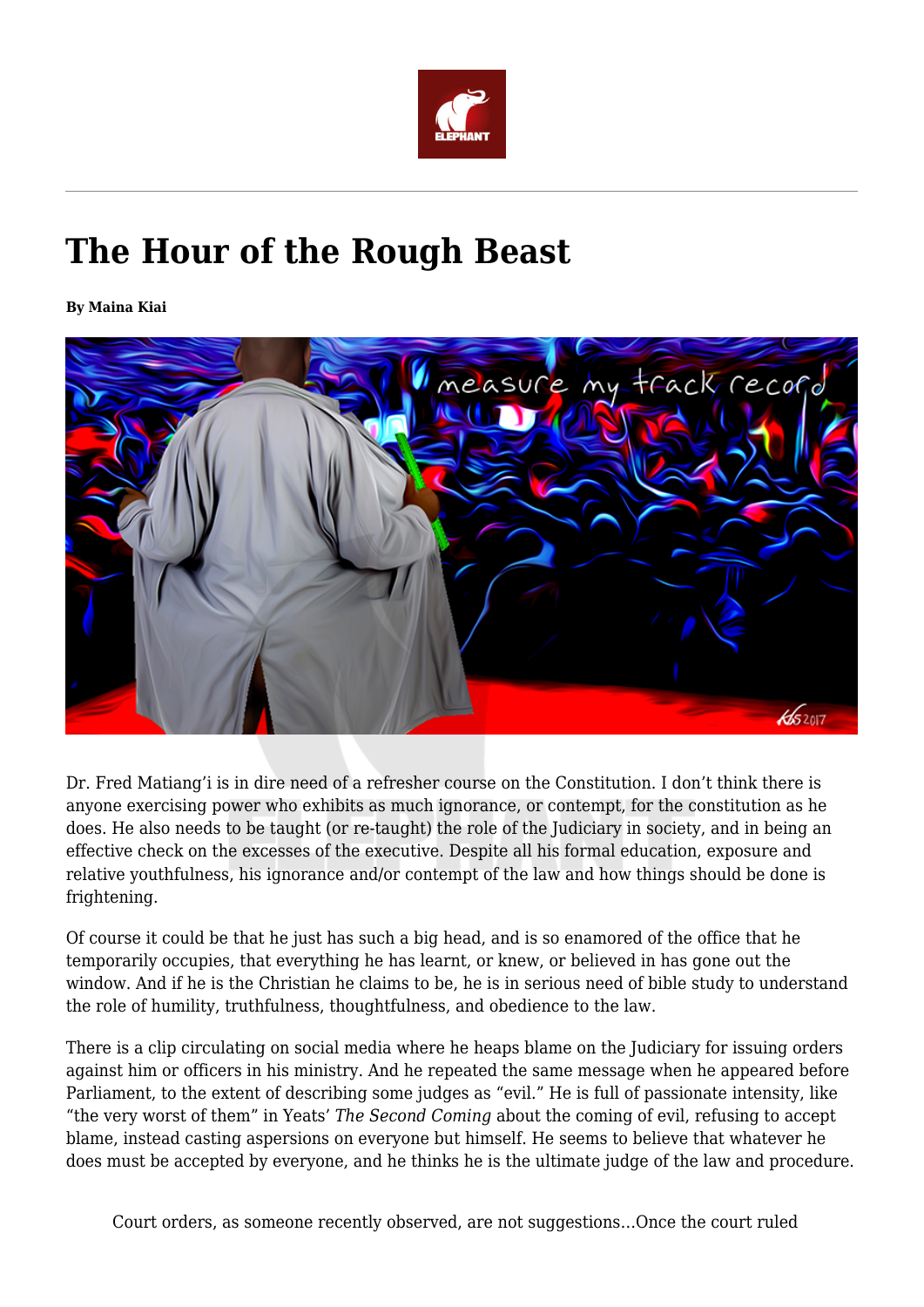that Mr. Miguna was to have his Kenyan passport returned, Mr. Matiang'i's opinion on whether or not the court is wrong is immaterial.

For the avoidance of doubt, there would be no need for court orders and injunctions if Mr. Matiang'i and his officers obeyed the law! The way to avoid court orders and injunctions is not to berate the courts. It is simply to make sure that whatever you do is within the confines of the law and guided by the constitution.

Court orders, as someone recently observed, are not suggestions. And so when the Court orders that Miguna Miguna must be brought before the court, and that his passport must be returned, then that is that. It must and should be done. Procedure and process cannot and must not work to frustrate the court order. Rather, it is for those who are in breach of the law to find ways to remedy the situation to fit into the court order.

Thus, once the court ruled that Mr. Miguna was to have his Kenyan passport returned, Mr. Matiang'i's opinion on whether the court is wrong is immaterial. He needs to obey the court order as it is and fight it out afterwards on appeal. This whole embarrassing saga has been unnecessary; wiser, humbler and more effective officials would have resolved this within moments.

Upon Mr. Miguna's return to Kenya, the Immigration Department could have prepared temporary papers to allow Mr. Miguna into the country, and then process a new Kenyan passport that afternoon or the next day to fulfill the court orders. They could then have appealed the court's orders.

But their misguided approach has cost taxpayers millions. From the massive security presence at the airport, the payments to Emirate's airlines, the cost to journalists and lawyers injured by the police to the massive global embarrassment of this sorry circus.

The fact that the agreement for direct flights to the USA is under review is solely Mr. Matiang'i's fault, and Kenya Airways would be wise to seek compensation from him. To blame Mr. Miguna for this review is the height of callousness.

There is a narrative that suggests that Mr. Miguna broke the law in acquiring his Kenyan passport—which is different from his citizenship—under the old Constitution. Perhaps he did. But the coming into force of the new Constitution obviated any violation of law he may have committed.

The worst part of all this is that Mr. Matiang'i has disobeyed court orders at least five times. And rather than face up to this, and be held accountable, he attempts to make the Judiciary the problem, when he in fact is the problem. In fact, if we were in a law respecting state, he would have been suspended from office by now for the fact that he has a criminal conviction against him.

To illustrate, Parliament recently passed a law allowing men to marry more than one wife (not sure why women can't marry more than one husband!). Previously, it was an offence (bigamy) to be polygamous. Suggesting that Mr. Miguna should be punished now for breaking an obsolete law would be similar to arresting all the men who were polygamous before the new law passed!

The worst part of all this is that Mr. Matiang'i has disobeyed court orders at least five times. And rather than face up to this, and be held accountable, he attempts to make the Judiciary the problem, when he in fact is the problem. In fact, if we were in a law respecting state, he would have been